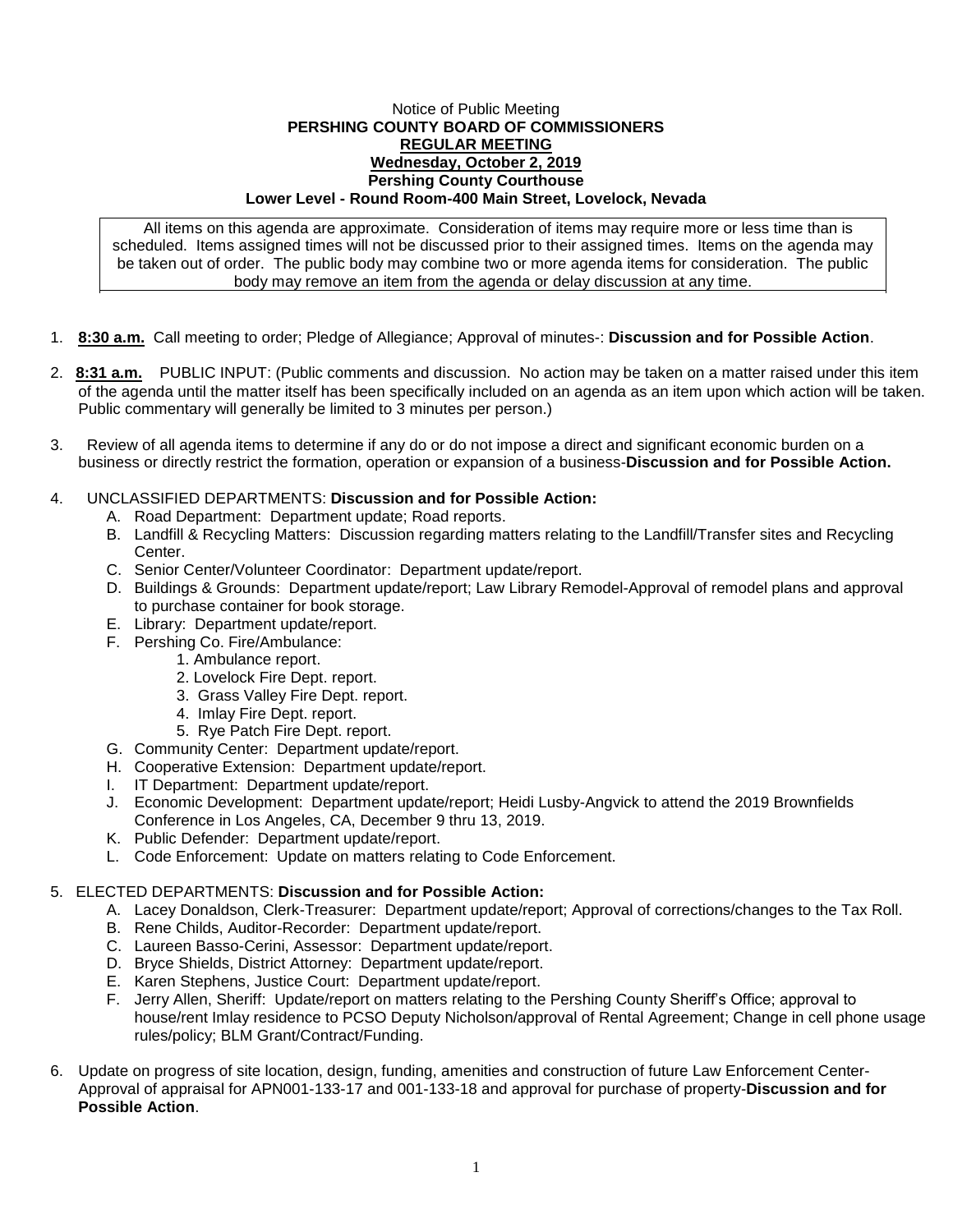- 7. Proclamations and Awards: **Discussion and for Possible Action**-(The Pershing County Board of Commissioners may make a Proclamation or present a service or other award on behalf of the County) **Years of Service Certificate/pin**-Dixie McKay-15 years.
- 8. Lovelock Revitalization Association-Karen Lerner: Requesting access into the Courthouse during the Lovelock Ghost Walk/Hay Rides on October 18, 19, 25, 26 and 31, 2019, from 7:30 – 8:00 p.m.-**Discussion and for Possible Action.**
- 9. Derby Field Airport: Update on matters relating to the Derby Field Airport.
- 10. Board Appointments/Resignations: Cemetery Board; Television Board; Museum Board; Library Board of Trustees-**Discussion and for Possible Action**.
- 11. Resolution amending the Capital Improvement and Public Safety Project Plan to provide changes to the funding, priority and order of capital improvement projects- **Discussion and for Possible Action.**
- 12. **10:00 a.m.** PLANNING & BUILDING DEPARTMENT/IMLAY WATER SYSTEM/PERSHING COUNTY ELECTRIC UTILITY DEPARTMENT MATTERS: Update on matters relating to the department; Approval to proceed with Request for Proposals to update the Pershing County's Master Plan, Development Code, and incorporate the county's Water Resource Plan as needed-**Discussion and for Possible Action**.
- 13. Approval to initiate the process of increasing the Diesel Fuel tax for Pershing County according to SB48- **Discussion and for Possible Action.**
- 14. Approval of response letter to NDOT's letter dated August 5, 2019, regarding denial of request to increase speed limit-Frontage Road (FRPE01) Westfall Road to Toulon-Pershing Count- **Discussion and for Possible Action.**
- 15. Litigation Meeting.
- 16. Report from Legal Counsel.
- 17. Report from Administrative Assistant/HR Representative-County Commissioner's Office.
- 18. Items for future agendas-**Discussion and for Possible Action.**
- 19. Correspondence.
- 20. Matters of the Board for Discussion.

Board Member reports. Board Liaison reports. (Nevada Works, Safety, Hospital Board, Emergency Management, Cemetery, Recreation Board, WNDD, Pe. Co. Economic Dev./ , Community Center, Airport Advisory Board; Museum Advisory Board, Library Board, Senior Center Advisory Board, Central Nevada Water Authority, Planning Board, Broadband Advisory Board, 911 Committee, Solid Waste Management Recycling Advisory Board, Pe. Co. Volunteer Advisory Board, T. V. Board, Frontier Coalition, Humboldt River Water Basin Authority.)

- 21. PUBLIC INPUT: (Public comments and discussion. No action may be taken on a matter raised under this item of the agenda until the matter itself has been specifically included on an agenda as an item upon which action will be taken. Public commentary will generally be limited to 3 minutes per person.)
- 22. Approval of Vouchers- **Discussion and for Possible Action**.
- 23. **Workshop: 1:30 p.m.** Fire Inspection Workshop to discuss the various options and come up with a solid plan for Fire Inspections, and Ambulance and Fire Services.
	- **NOTICE:** The County Commission may by law receive information from legal counsel regarding potential or existing litigation involving a matter over which the County Commission has supervision, control, jurisdiction or advisory power, and such gathering does not constitute a meeting of the County Commission pursuant to Nevada Revised Statutes **241.015.**